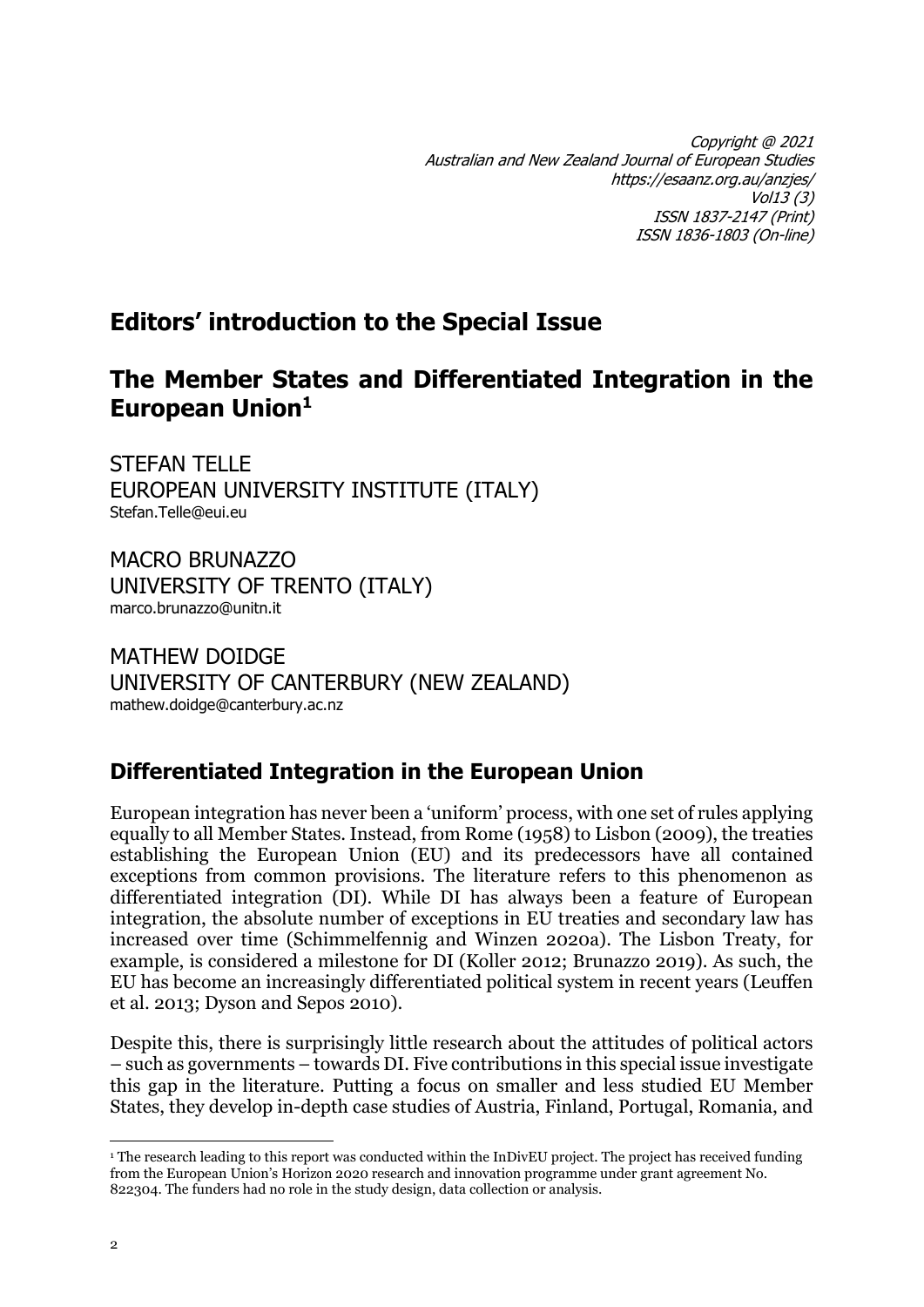Slovenia. For better comparability, these papers follow a common approach (see below). In addition, the special issue contains a thematic contribution which explores whether the EU's differentiated Banking Union will ultimately converge in uniform integration or see further differentiation.

### **Theory and conceptualization**

Five contributions in this special issue follow a joint approach<sup>2</sup> in exploring how much governments debate differentiated integration and about the way they view it. The approach conceptually distinguishes between policy differentiation, polity differentiation, and mechanisms of differentiation. This conceptualization disentangles previously conflated dimensions of DI and helps to generate a clearer understanding of what drives differentiation in the EU.

#### **Policy Differentiation**

Policy differentiation refers to the differentiated participation of Member States in specific EU policies, such as the Eurozone or the Schengen Area. The literature explaining policy differentiation distinguishes between demand-side and supply-side factors (Leuffen, Rittberger, and Schimmelfennig 2013; Schimmelfennig and Winzen 2020b). *On the demand-side*, DI is seen as rooted in the heterogeneity of the Member States with regard both to their integration preferences and their integration capacity. Repeated EU enlargements and treaty revisions are seen as the main sources of increasing heterogeneity in the EU. *On the supply-side*, EU decision rules are crucial. The combination of increasingly diverse Member States and demanding decision rules can lead to decision-making gridlock. By exempting or excluding Member States from participation in common policies, differentiated integration offers a way to increase decision-making effectiveness. In addition, differentiated integration can serve to accommodate the concerns of reluctant Member States and to protect the quality of common policies. In short, by allowing reluctant and underprepared Member States to refrain from cooperation temporarily or permanently, the willing and able Member States can deepen their cooperation in specific policy fields. The result is that not all Member States participate in all EU policies at the same time or to the same extent, hence *policy differentiation*.

#### **Polity Differentiation**

We distinguish policy differentiation from *polity differentiation*. Polity differentiation refers to the nature and functioning of a differentiated EU as a whole. This perspective builds on Alexander Stubb's (1996) influential categorization of differentiated integration in terms of space, matter, and time. Differentiation always involves the dimensions of space (Member States) and matter (policies). Depending on whether membership in various policy regimes is overlapping or not, polity differentiation can take two different shapes: In the first scenario, the EU would comprise a deeply integrated core surrounded by 'concentric circles' of less integrated Member States. In the second scenario, the EU would consist of multiple policy regimes with partially overlapping membership, a 'Europe à la carte'.

<sup>2</sup> This framework was developed for the Horizon 2020 project InDivEU on differentiated integration in the EU. More information and project outputs are available here:<http://indiveu.eui.eu/integrated-database/>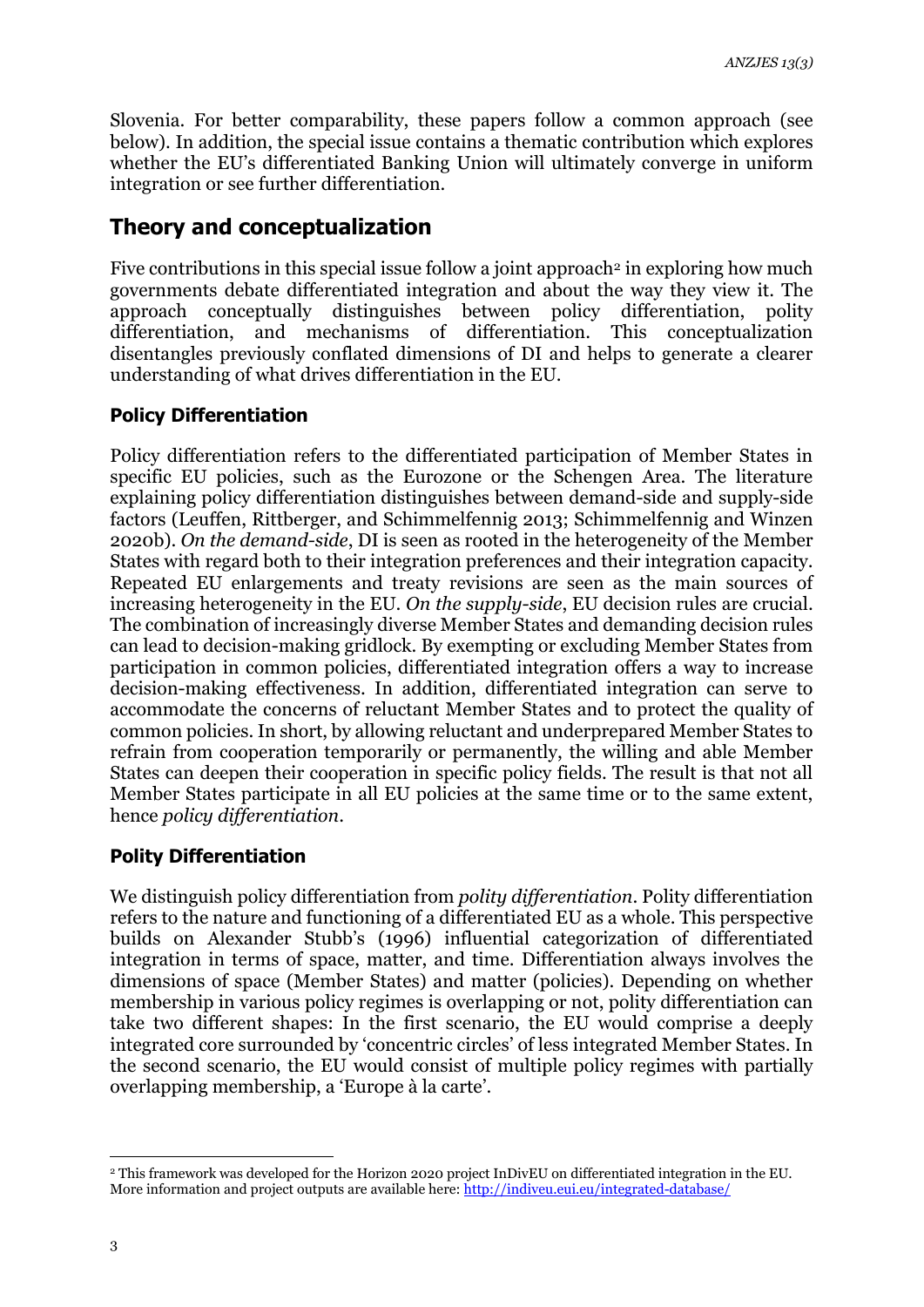Moreover, differentiation can be either temporary or permanent. Temporary differentiation means that while not all Member States participate in all EU policies at the same time, all will ultimately reach the same level of deep cooperation. While temporary differentiation is compatible with the idea of an 'ever closer Union', permanent differentiation is not. Hence, the former type of polity differentiation would result in a 'multi-speed Europe', while the latter would produce a 'Europe of multiple end points'.

Polity differentiation is an outcome of policy differentiation. However, the policy and polity objectives of Member States may not always overlap. While policy differentiation can achieve immediate policy objectives, the accumulated effect of these exceptions may undermine the effectiveness and legitimacy of the EU as a whole. Conversely, Member States may also seek to protect the effectiveness and legitimacy of the EU polity by excluding unprepared Member States from common policies. Finally, due to domestic electoral pressures, Member States may pursue exceptions from EU rules even if they worry about a loss of influence in a differentiated EU. In short, due to illaligned national objectives, capacity concerns, and time inconsistencies, Member States are likely to engage in more policy differentiation than their polity preferences regarding the functioning of the EU would suggest. To the extent that this is the case, polity differentiation can be thought of as an unintended consequence of policy differentiation.

#### **Mechanisms of Differentiation**

In practical terms, DI can be realized via a variety of legal mechanisms (De Witte 2018, 2019). The most common of these are 'opt-outs' from common policies and 'enhanced cooperation'. Opt-outs can be distinguished as voluntary exemptions or discriminatory exclusions from community rules (Schimmelfennig and Winzen 2014). Voluntary optouts are seen as rooted in Member State preferences and usually occur in the context of EU treaty change (deepening integration). Discriminatory opt-outs are rooted in concerns about the capacity of a Member State to implement a common policy. They usually occur in the context of EU enlargements (widening integration). But Differentiation also results from demand for *more* integration. Such 'enhanced cooperation' allows Member States to pursue deeper integration in a small avant-garde group, usually requiring the consent of the non-participating states, while also generating a certain pressure for 'laggard' states to catch up.

| DI               | <b>Explanation</b>                                    | <b>Examples</b>        |
|------------------|-------------------------------------------------------|------------------------|
| dimension        |                                                       |                        |
| <b>Policy DI</b> | Variation in participation in EU policies due to      | Eurozone               |
|                  | diverse integration preferences/capacities of $\vert$ | Schengen               |
|                  | member states                                         |                        |
| <b>Polity DI</b> | Effect of differentiation on the nature and           | 'Multi-Speed Europe'   |
|                  | functioning of the EU                                 | 'Multi-End Europe'     |
| DI               | Instruments which realize Member<br>State             | 'Opt-outs'             |
| mechanisms       | demand for more or less integration                   | 'Enhanced cooperation' |

| Table 1 | Conceptualization of differentiated integration |  |  |
|---------|-------------------------------------------------|--|--|
|---------|-------------------------------------------------|--|--|

Methodologically, authors in this special issue analyse key documents in the period between 2004 and 2019. First, a list of DI-related keywords (see Appendix 1) is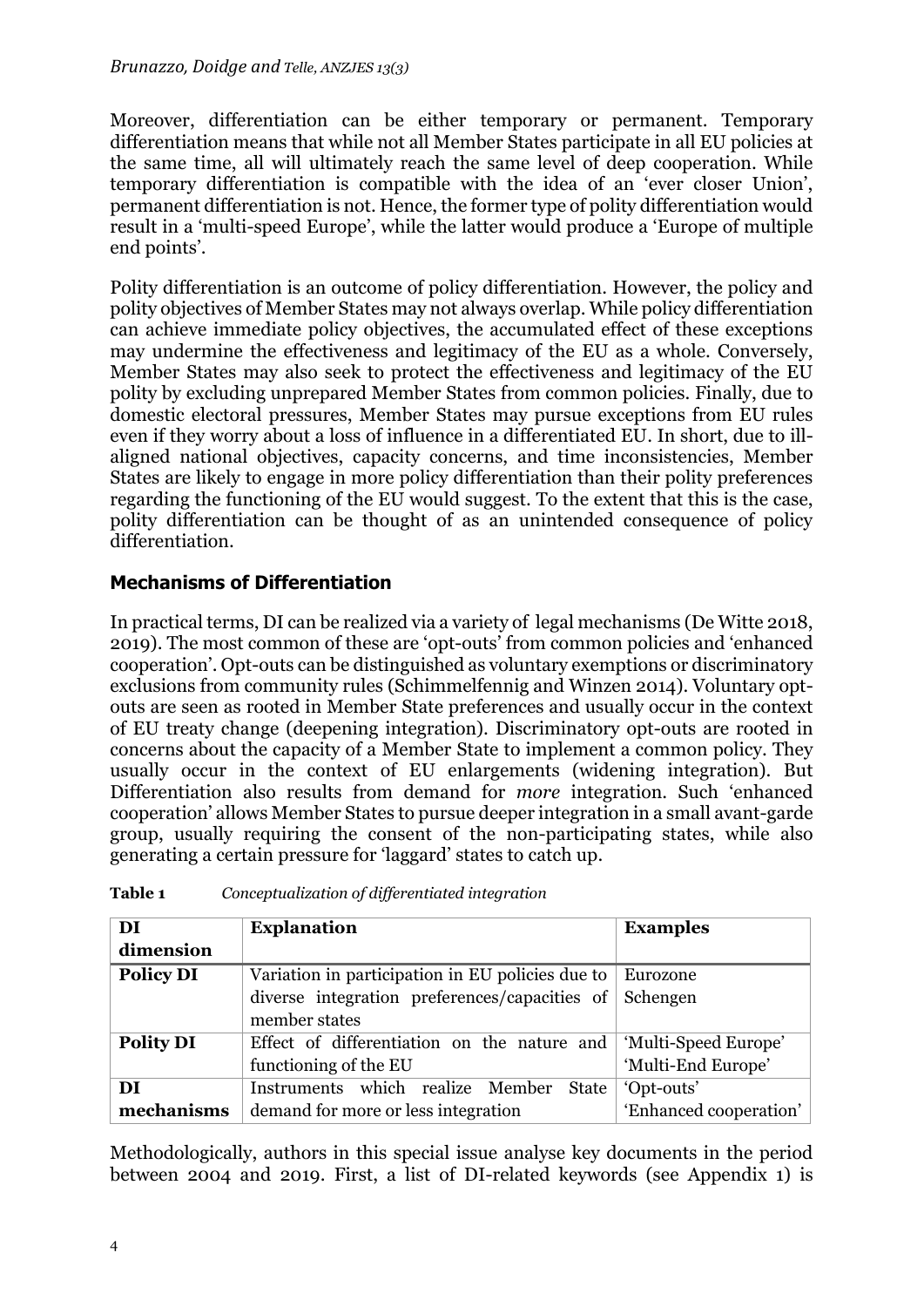translated into the relevant national languages. The salience of DI is assessed by counting the frequency of references to DI keywords in parliamentary debates, assuming that more debated issues are politically more relevant. To assess governmental positions on differentiated integration, the authors code mentions of DI keywords which were made by members of the government/governing parties in parliamentary debates. To capture indirect references to DI, the authors also read government programs and key speeches by Prime Ministers/Presidents at the national and European level.

#### **Key findings of the Special Issue**

The first five contributions of this special issue look at several smaller and less studied EU Member States. Specifically, these contributions assess the salience of DI in the political debates, as well as the positions of governmental actors on this topic over the period 2004 and 2019.

Looking at the Austrian case, Katrin Auel shows that, overall, DI has not been a salient issue in this country – at least with regard to general concepts and models. While the political actors have often debated policy integration, the general implications of DI, particularly for the EU polity, were largely absent from political debates. In Austria, the fairly critical attitudes of citizens towards the EU did not translate into political attempts to obtain opt-outs from EU policies.

The pattern was similar in Finland. Saila Heinikoski clearly shows that Finland has discussed DI mainly with regard to approving specific instances of differentiation, such as the Prüm Convention or the adoption of the PESCO. In contrast to its Scandinavian neighbours, which have opted for non-participation in certain key EU policies, Finnish governments seek to participate in all EU initiatives. Nevertheless, there has been little debate in Finland about DI's systemic consequences for EU integration.

In Portugal, as Frederico Ferreira da Silva shows, the salience of differentiated integration was generally low. However, it was enhanced during the euro crisis, when domestic and European politics intersected. The position of Portuguese governments regarding DI during the period analysed was overwhelmingly negative. In general, this stance was also shared by the opposition parties: DI models were considered to be against both the European and the national interest. Specifically, there was concern that DI may push Portugal into an even more peripheral position. However, the enhanced co-operation mechanism was seen in a generally positive manner, recognising its potential to promote advances in European integration when the EU faced gridlock.

The case of Romania, presented by Claudia Badulescu, shows how DI is perceived in a country which is involuntarily excluded from both the Schengen Area and the Eurozone. In the period considered, a relatively low salience of DI models and DI mechanisms was evident, though the salience of Schengen and the Eurozone was high. Notably, all Romanian governments have shown strong opposition to DI for fear of being left behind in a 'second-tier' Europe.

The analysis of the Slovenian case by Maja Bučar and Boštjan Udovič shows that the keywords associated with the salience of DI are seldom used in parliamentary debates, coalition programmes or prime ministerial speeches. In Slovenia, the issue of DI is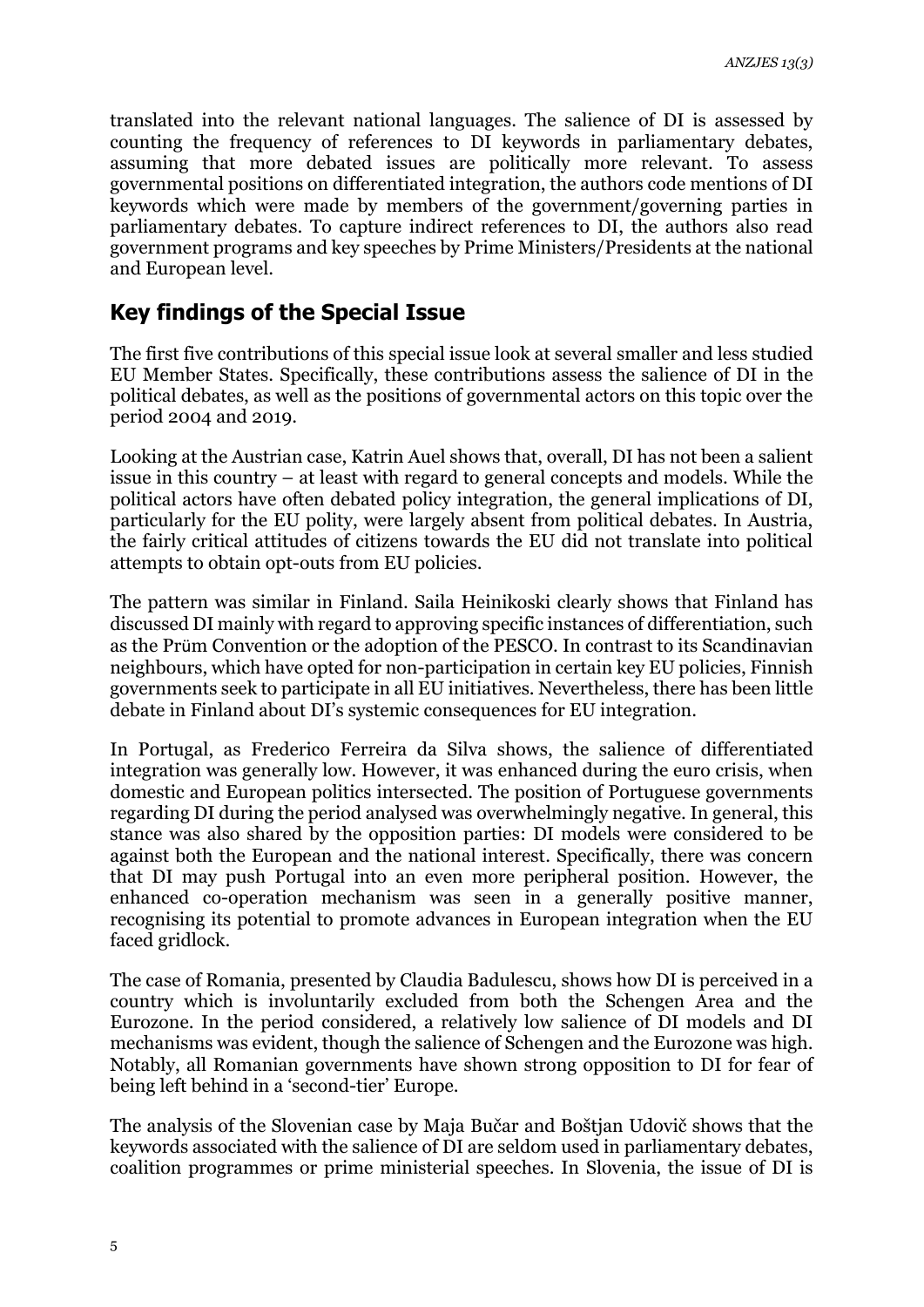more a topic in academic discussion than in daily politics. Slovenian politicians perceive a strong and united EU as a factor of key importance for the country, and fear that a multi-tier EU would mean fewer opportunities for smaller and/or less developed countries.

Finally, the article on the European Banking Union (EBU) written by Eva Hanada concludes this special issue of ANZJES. This is an original topic (EBU was only recently adopted) and rarely considered in the literature on DI. The research shows that some non-Euro countries look at EBU opt-in as the first step toward the adoption of the common currency, while others prefer to protect their national sovereignty in financial supervision.

### **Concluding remarks: Beware of unintended consequences**

This ANZJES special issue seeks to complement the literature on DI by looking at the national debates on this topic in some of the smaller EU Member States and in the recent decision concerning the adoption of EBU. While, on the one side, DI typologies, mechanisms and rationale have been the focus of a significant amount of research, on the other side the literature on government positions and, more generally, political debates about DI are far more limited.

The first five articles clearly demonstrate that DI is not a salient issue in the smaller Member States analysed. While DI has definitely entered onto the EU's political agenda, as the 2017 *White Paper on the Future of Europe* clearly illustrates, it received less attention at the Member State level. This is especially true for polity differentiation. Indeed, when national government and parliaments did discuss DI, the focus was predominantly on specific policies. This confirms the notion that the member states primarily view DI as a means to achieve policy objectives. At the policy level, the formation of Member State preferences was strongly influenced by existing or expected European interdependencies. Moreover, in some countries, the opposition parties instrumentally used DI to question the EU policy of the government, thus politicising the topic. Finally, the policy-focus of the Member States also means that they are paying little attention to the potential long-term effects of DI on the nature and functioning of the EU. Arguably, this myopia increases the chances that DI may have unintended negative consequences for the integration process in the long run.

It remains to be seen if differentiated integration will receive more prominent attention in national political debates in the future. Regardless, political actors would do well to consider some of the following questions regarding the impact of DI on the nature and functioning of the EU: how much differentiation is possible without putting at risk the sustainability of the integration process? Where does differentiation end and disintegration begin? Does DI increase the complexity of the EU and exacerbate its democratic deficit? And, finally, is the future of the EU inevitably more differentiated? Of course, there remains much food for thought and research for several other special issues.

## **References**

Brunazzo, M. (2019). The evolution of EU Differentiated Integration between Crises and Dilemmas, *EUIdea Research Papers*, 1.

de Witte, B. (2018). An Undivided Union? Differentiated Integration in Post-Brexit Times.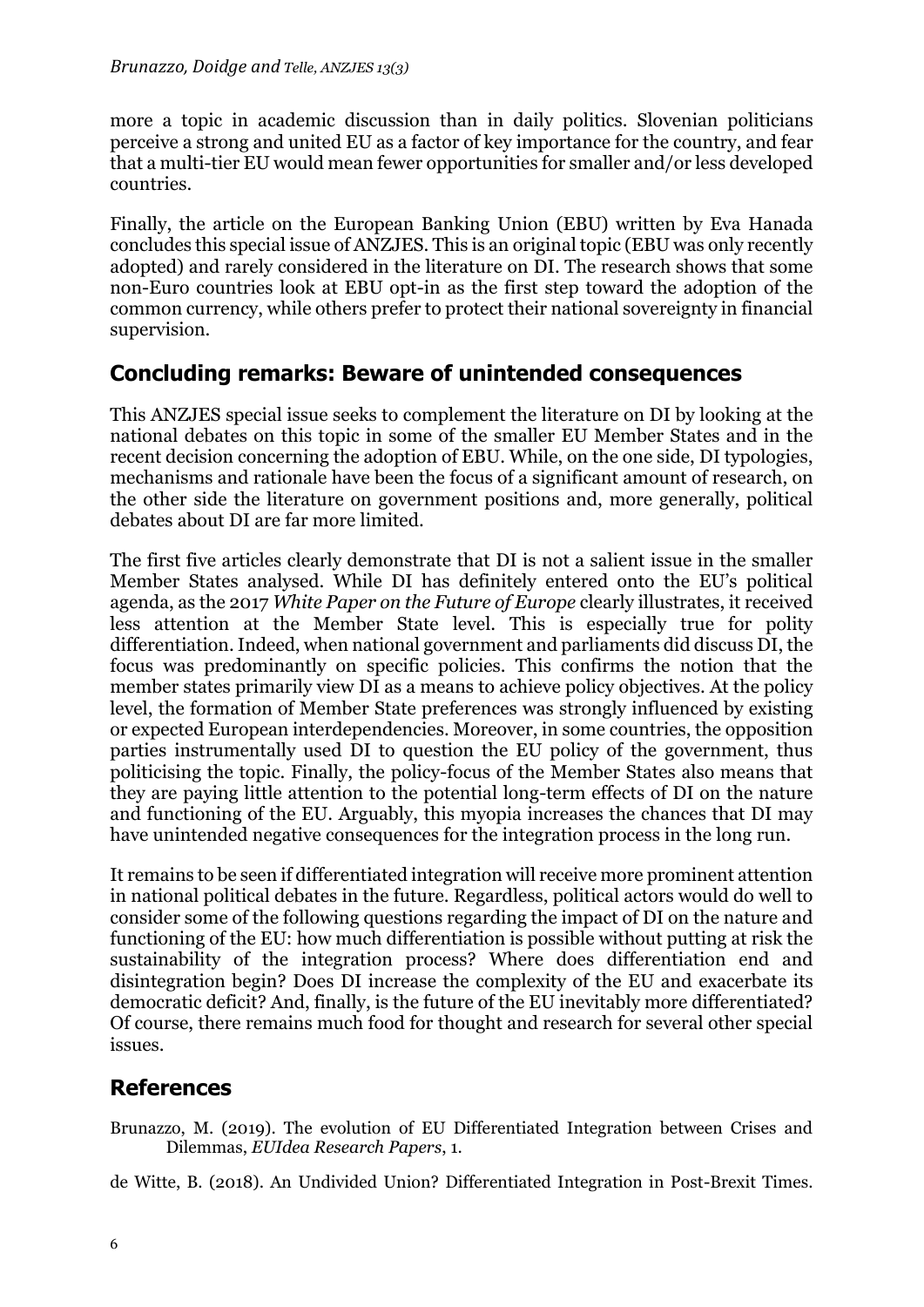*Common Market Law Review, 55*, 227-250.

- De Witte, B. (2019). The Law as Tool and Constraints of Differentiated Integration. *Working Paper, EUI RSCAS*, 2019/47.
- Dyson, K., & Sepos, A. (eds.) (2010). *Which Europe? The Politics of Differentiated Integration*. Basingstoke: Palgrave Macmillan.
- Koller, B. (2012). The Takeoff after Lisbon: The Practical and Theoretical Implications of Differentiated Integration in the EU. *World Political Science, 8*(1), 1-19.
- Leuffen, D., Rittberger,B. & Schimmelfennig, F. (2013). *Differentiated Integration: Explaining Variation in the European Union*. Basingstoke: Palgrave Macmillan.
- Schimmelfennig, F. & Winzen, T. (2014). Instrumental and Constitutional Differentiation in the European Union. *Journal of Common Market Studies, 52*(2), 354–370.
- Schimmelfennig, F. & Winzen, T. (2020a). Differentiated EU Integration: Maps and Modes. *Working Paper, EUI RSCAS*, 2020/24.
- Schimmelfennig, F. & Winzen, T. (2020b). *Ever Looser Union? Differentiated European Integration*. Oxford: Oxford University Press.
- Stubb, A. (1996). *A Categorization of Differentiated Integration*. *JCMS: Journal of Common Market Studies, 34*(2), 283–295.
- Telle, S., Badulescu, C. & Fernandes, D.A. (2021). Differentiated Integration in the EU What Do the Member States 'Think' About It?. *Working Paper, EUI RSC*, 2021/50